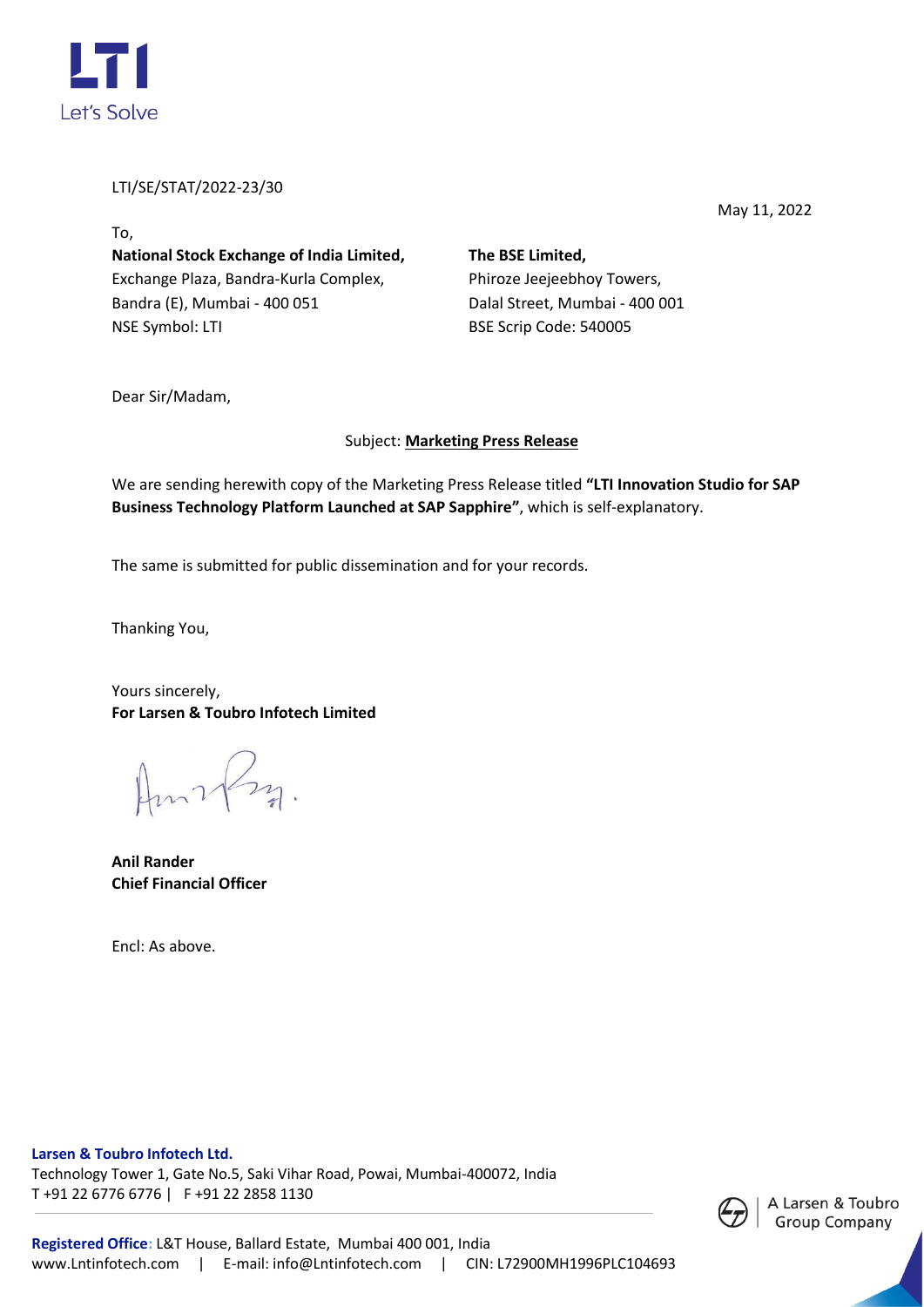# LT 1

## LTI Innovation Studio for SAP Business Technology Platform Launched at SAP Sapphire

## *The studio will enable global organizations to accelerate their digital transformation journeys with RISE with SAP and SAP Business Technology Platform*

Mumbai, India – May 11, 2022: Larsen & Toubro Infotech Ltd. (BSE: 540005, NSE[: LTI\)](https://www.lntinfotech.com/), a global technology consulting and digital solutions company, launched its LTI Innovation Studio for SAP Business Technology Platform at the 2022 SAP® Sapphire® conference. The LTI Innovation Studio for SAP Business Technology Platform helps global organizations accelerate their transformation journeys with the RISE with SAP solution and SAP Business Technology Platform (SAP BTP). The studio helps businesses realize the vision of an intelligent enterprise and enables them to amplify value from their digital core investments.

LTI Innovation Studio for SAP Business Technology Platform powers digital transformation with ready-to-deploy industry leading digital apps, microservices and a migration cockpit. It is a set of services and tools that can improve operations by automating business processes, making them smarter, easier to use, and more efficient by utilizing key components of SAP BTP like SAP HANA®, the SAP Analytics Cloud solution, AI, machine learning, enterprise integration APIs and the UX extensibility tools. As organizations advance toward their digital native operating model, it becomes paramount to have rapid digital innovations, connected to the digital core in a clean, composable architecture. LTI Innovation Studio for SAP Business Technology Platform enables such innovation with a curated collection of design-thinking methods, engineering tools and prebuilt industry reference models.

Vineet Moroney, Executive Vice President & Global Head of SAP Practice at LTI, said: "The post-pandemic world has made it critical for every business to operate like a digital native business. Many enterprises have made significant investments in SAP solutions and are now looking to accelerate their digital transformation journeys on top of such investments. LTI has an extraordinary record of innovating with SAP solutions. LTI Innovation Studio for SAP Business Technology Platform is our latest investment that allows businesses to accelerate their digital native transformation."

Marc Rolfe, Senior Vice President, and Head of Strategic Partners at SAP said: "LTI is a global strategic SAP partner that brings a rich heritage of SAP software-enabled and industry-centric innovations. LTI Innovation Studio for SAP Business Technology Platform in combination with LTI's portfolio of service offerings for the RISE with SAP solution will help accelerate an organization's journey to becoming an intelligent enterprise while driving business value with digital innovations built on SAP BTP."

LTI solutions built on SAP BTP are already helping many global organizations harness their unique competitive advantage. For example, LTI has partnered with a multi-national industrial conglomerate to reimagine its business across 63 entities by deploying seven digital innovations built on SAP BTP. By combining its deep industry expertise and advanced digital engineering, LTI used SAP BTP to create several SAP-certified, award-winning industry cloud solutions that are now available to organizations worldwide through the SAP Store. These solutions span multiple industries, such as engineering and construction, manufacturing, life sciences and others. For example, [Paychain](https://store.sap.com/dcp/en/product/display-0000059090_live_v1/Project%20Paychain) is an application developed for the construction industry that can streamline the vendor, contractor and subcontractor payment process which has traditionally been a manual, error-prone administrative process. Additionally, LTI also recently achieved certification for [T-cell therapy](https://ind01.safelinks.protection.outlook.com/?url=https%3A%2F%2Fstore.sap.com%2Fdcp%2Fen%2Fproduct%2Fdisplay-0000060327_live_v1%2FT-Cell%2520Therapy%2520Deployment&data=05%7C01%7CShambhavi.Revandkar%40lntinfotech.com%7C3f70591eea094b76dc0708da31f0bbb1%7C02aa9fc118bc4798a020e01c854dd434%7C1%7C0%7C637877207250000478%7CUnknown%7CTWFpbGZsb3d8eyJWIjoiMC4wLjAwMDAiLCJQIjoiV2luMzIiLCJBTiI6Ik1haWwiLCJXVCI6Mn0%3D%7C3000%7C%7C%7C&sdata=cchNjyRyCDjLhVFGaj3H%2BFWRV%2FB%2BYGJRNF7%2FhgZ67UM%3D&reserved=0) an[d Controlled Drug Compliance](https://ind01.safelinks.protection.outlook.com/?url=https%3A%2F%2Fstore.sap.com%2Fdcp%2Fen%2Fproduct%2Fdisplay-0000060326_live_v1%2FControlled%2520Drugs%2520Compliance&data=05%7C01%7CShambhavi.Revandkar%40lntinfotech.com%7C3f70591eea094b76dc0708da31f0bbb1%7C02aa9fc118bc4798a020e01c854dd434%7C1%7C0%7C637877207250000478%7CUnknown%7CTWFpbGZsb3d8eyJWIjoiMC4wLjAwMDAiLCJQIjoiV2luMzIiLCJBTiI6Ik1haWwiLCJXVCI6Mn0%3D%7C3000%7C%7C%7C&sdata=%2BO3tlnA2R90Lm0GaUEnJf7NSEGEodffS6aYwyLyZuJ4%3D&reserved=0) solutions for the life sciences industry.